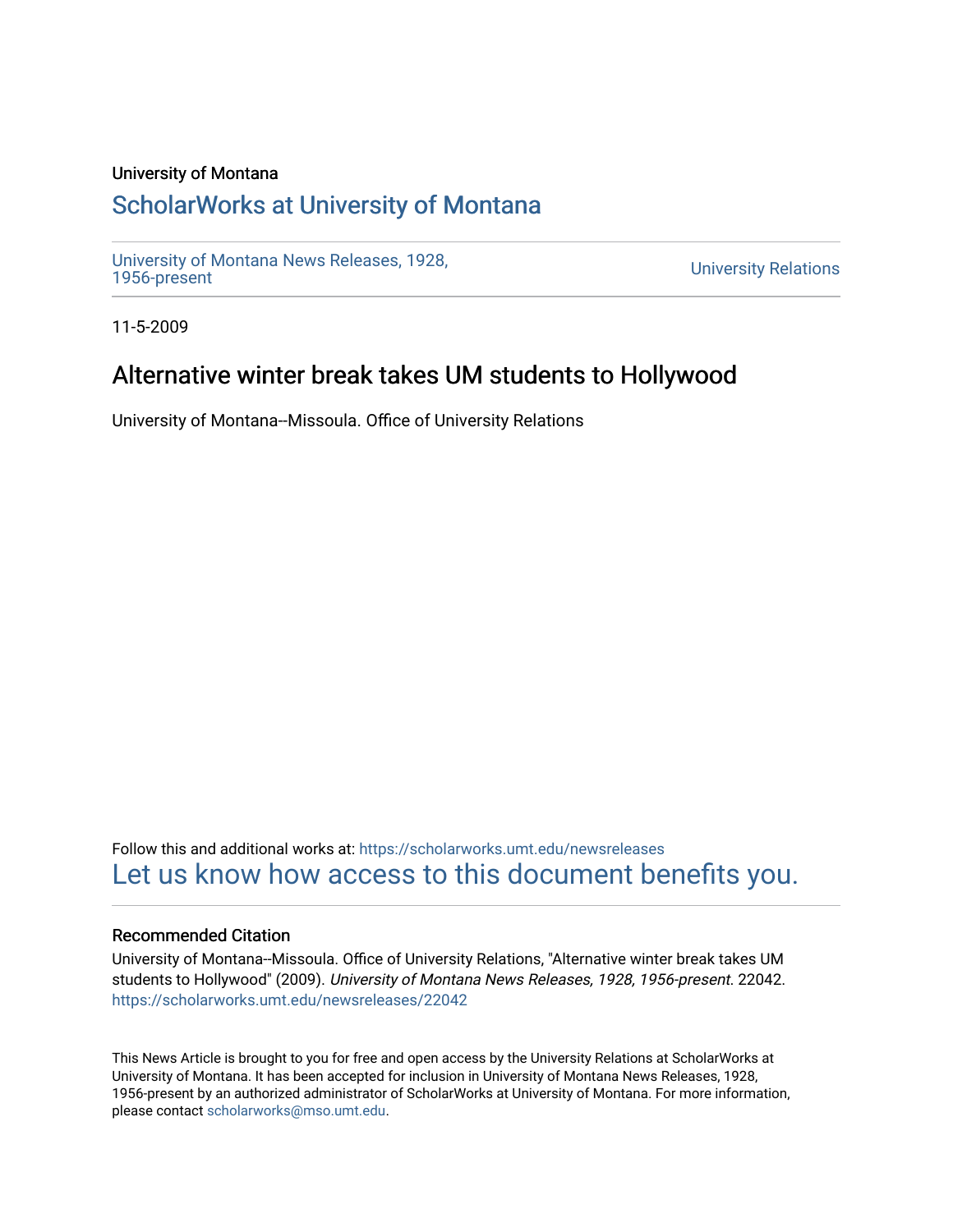

UNIVERSITY RELATIONS • MISSOULA. MT 59812 • 406.243.2522 • FAX: 406.243.4520

## EWS RELEASE

Nov. 5, 2009

**Contact:** Anna Semple, UM Office for Civic Engagement, 406-243-5531, [anna.semple@mso.umt.edu.](mailto:anna.semple@mso.umt.edu)

# **ALTERNATIVE WINTER BREAK TAKES UM STUDENTS TO HOLLYWOOD MISSOULA—**

The University of Montana Office for Civic Engagement currently is accepting applications for the Alternative Winter Break trip Jan. 9-17.

The trip, combined with three days of mandatory seminars, is worth two credits. Students will work in Hollywood, Calif., with the volunteer organization Discovering Opportunities for Outreach and Reflection.

Mandatory seminars will take place Wednesday through Friday, Jan. 6-8, and students will leave Missoula on Saturday, Jan. 9, and return Sunday, Jan. 17.

An information session will be held at 3:30 p.m. Tuesday, Nov. 17, in Davidson Honors College Room 118. Refreshments will be provided.

Alternative Winter Break applications are due by 5 p.m. Tuesday, Dec. 1. They are available at the OCE office, located in Davidson Flonors College Room 015.

In Hollywood, students will be assigned different work sites each day. Students will work in places such as soup kitchens, children's organizations and Habitat for Humanity projects. Jobs will be assigned based on what the city needs at the time of the trip.

Students also will have free time to explore the more glamorous side of Hollywood, exposing them to the striking contrasts that exist between poverty and prosperity.